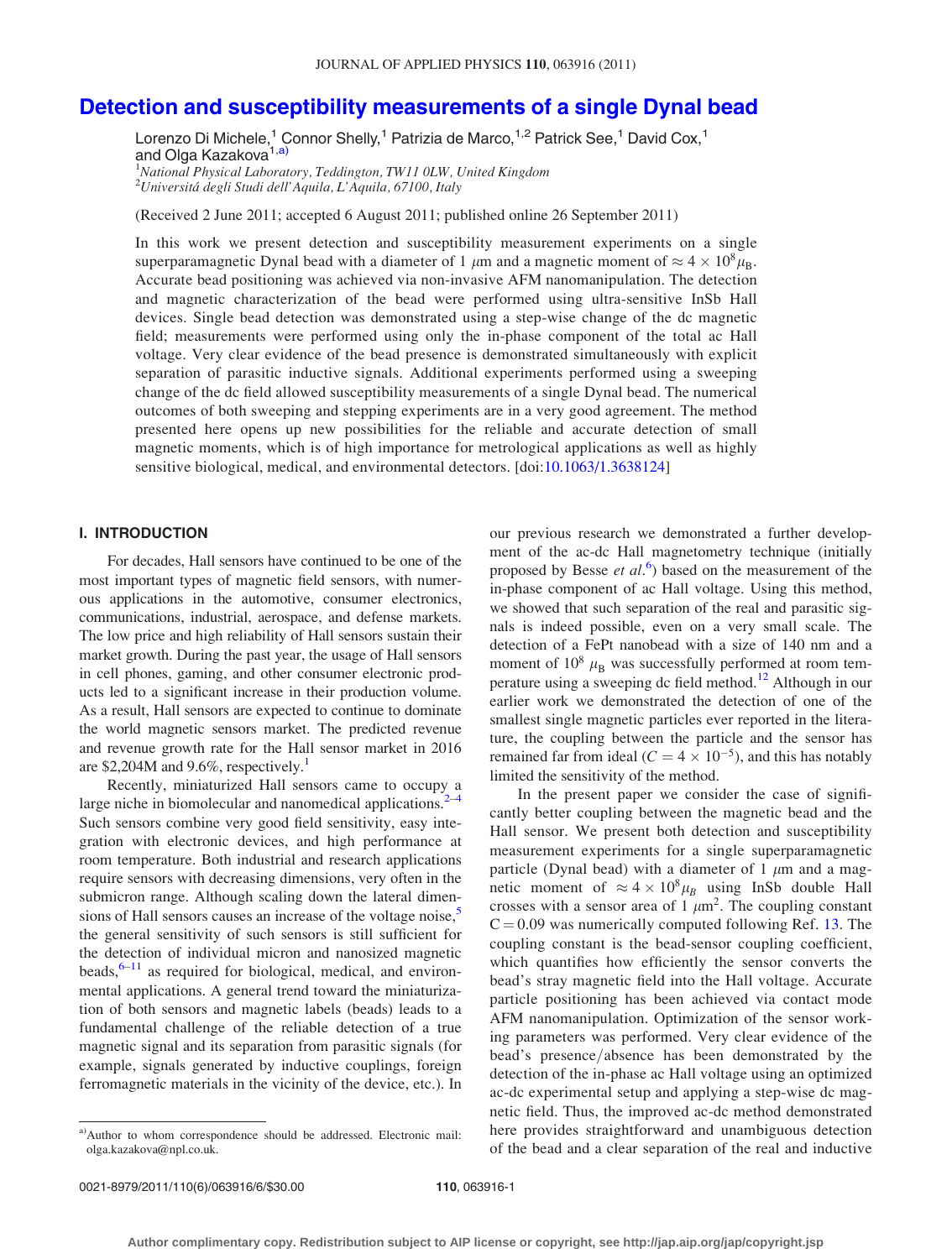<span id="page-1-0"></span>signals, which is essential for applications. Additionally, we show that the Hall sensor is capable of susceptibility measurements of a single magnetic bead.

### II. METHODS

#### A. Sample fabrication

Undoped InSb films about 300 nm thick were grown via two-phase molecular-beam epitaxy on semi-insulating GaAs (001) substrates at a base pressure of  $10^{-10}$  mbar. A high electron mobility of  $\mu = 1.3 \text{ m}^2/\text{Vs}$  and concentration of  $n = 3.9 \times 10^{16}$  cm<sup>-3</sup> were deduced from magnetoresistance measurements in a perpendicular magnetic field in the van der Pauw geometry[.14](#page-5-0) The InSb film was patterned into a double Hall cross geometry via electron beam lithography and reactive ion etching. Each sample was constructed of two symmetric crosses connected via the current lead. When a particle was present on one of the crosses, the second one was left empty as a control device. A constant 10:1 and 5:1 length to width aspect ratio was adopted for the central Hall bar region and the arms, respectively. The width of the Hall bar was  $1 \mu m$ . Ohmic contacts were formed by a non-alloyed evaporated titanium/gold layer on the samples. These metal contacts were spanned onto the bond pad areas and also along the mesa leads up to the edge of the double Hall cross arms. Two-terminal linear Ohmic current-voltage resistances of  $\approx$  40 k $\Omega$  were recorded for all Hall bars, as expected for the constant length to width aspect ratio. This resistance was lower compared to previous values of  $\approx 60 \text{ k}\Omega$  due to the optimized Ohmic contact extents. The four-terminal resistance was  $\approx$  7 k $\Omega$  (for a total of 20 squares, i.e., 10:1 current bar plus two 5:1 arms), giving  $\approx$ 350  $\Omega$ /square (cf  $\approx$  410  $\Omega$ /square estimated from the mobility and carrier concentration values by van der Pauw measurements<sup>14</sup>).

#### B. Bead nanomanipulation

Commercially available microbeads with a diameter of 1  $\mu$ m (Dynal, MyOne) were used for the detection experiment, and similar 2.7  $\mu$ m beads were used for transmission electron microscopy (TEM) imaging. Each bead contains nanometer sized ferrite particles embedded in a polymer matrix. The whole bead is covered by a monolayer of streptavidin, potentially providing a strong attachment to biotin labeled biomolecules. Figure  $1(a)$  shows a TEM image of the cross-section of the  $2.7 \mu m$  Dynal bead. The image was obtained by slicing a  $\sim$ 100 nm thick section of the bead and imaging the resulting foil at 30 kV. For TEM imaging, a backscatter detection in the forescatter position was used. The main image in Fig.  $1(a)$  shows the full cross-section of the bead in the dark field; the ferrite nanopartcles appear as bright spots on the dark background of the polymer matrix. The bright vertical streaks are areas of an inhomogeneous membrane thickness (i.e., too thick for the electron beam). A magnified section of the bead in which the nanoparticle contrast was artificially enhanced is shown in the inset of Fig.  $1(a)$ . The TEM image enables a direct estimate of the total number of ferrite nanoparticles, which is  $\sim 10^6$  per



FIG. 1. (Color online) (a) Dark field TEM image of a 100 nm thick foil made of 2.7  $\mu$ m Dynal bead. Ferrite nanoparticles appear as bright spots on the dark background of the polymer matrix. Inset: Magnified section of the bead in which the nanoparticle contrast has been manually enhanced. (b) Measurements of the magnetic moment on a large ensemble of 1  $\mu$ m Dynal beads at room temperature. The inset shows the field dependence of the magnetic susceptibility.

one-micron bead. This estimation was performed by evaluating the nanoparticle density in the foil.

Magnetization measurements of the beads were carried out using a superconducting quantum interference device magnetometer (MPMS XL, Quantum Design) at room temperature and in fields of up to 2 T (Fig.  $1(b)$ ). The magnetic susceptibility decreases quickly with the dc magnetic field:  $\chi \approx 0$  at  $B_{DC} \approx 0.1$  T (Fig. 1(b), inset).

For single bead manipulation, a low-density droplet of beads dispersed in the stabilization buffer was deposited on the sensor substrate and left to dry. A Veeco Dimension Icon Scanning Probe Microscope equipped with NanoMan VS User Interface software was used for the imaging and positioning of a single bead onto the sensor. A single crystal silicon tip (NT-MDT NSG01S) with a typical radius of 6 to 10 nm, a frequency range of 87–230 kHz, and a spring constant range of 1.5–15.1 N/m was used to push the selected bead into the final position. The nanomanipulation process was performed in two steps. In the first step, the topography of the sample was acquired in tapping mode. In the second step, the tip moved following a predrawn path — a straight line — as indicated by the blue arrows in Fig. [2](#page-2-0), with a well-established velocity and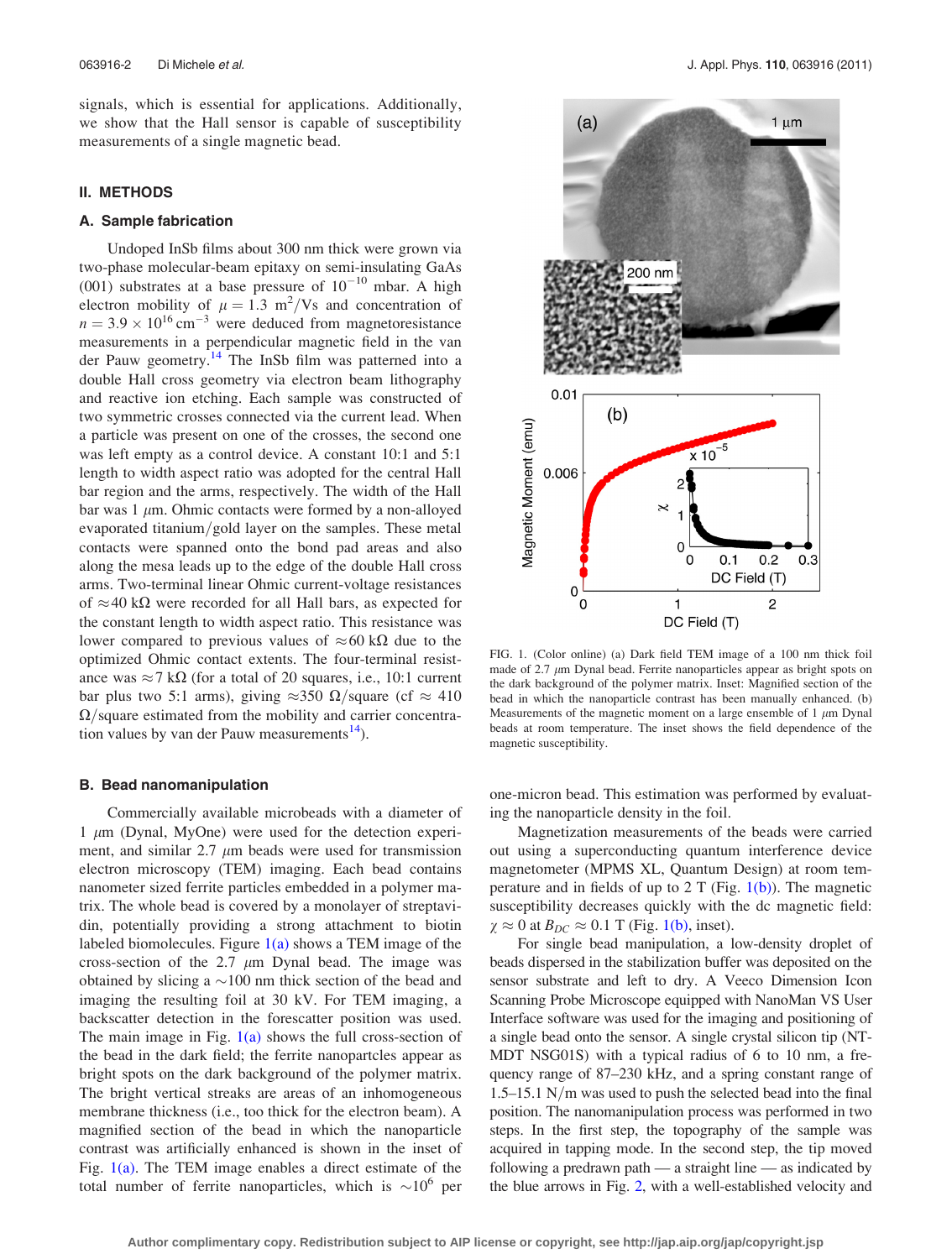<span id="page-2-0"></span>

FIG. 2. (Color online) AFM images of the double-cross Hall sensor with Dynal beads. The scanned area is  $25 \times 25 \ \mu \text{m}^2$ . (a) Initial configuration of four beads (A, B, C, and D) on the sensor. (b) Bead A has been moved into the final position, whereas the other beads (B, C, and D) are in their original positions. (c) Beads B and C have been removed from the horizontal arms of the sensor. (d) Bead D has been removed, and bead A remains in the final configuration on the active part of the top sensor. The blurred contrast of the bead is due to the high rate of the AFM imaging, which is necessary in order to minimize further interaction between the probe and the bead. The arrows indicate the directions of the bead movements.

distance from the surface. The parameters configured to move the bead were as follows: the XY velocity = 2  $\mu$ m/s, the Z distance  $= -50$  nm, and the Z velocity  $= 25$  nm/s. The XY velocity is the tip's lateral speed when moving as a nanomanipulator in real time, the Z distance is the distance when the tip is pushed into the sample surface, and the Z velocity is the vertical speed of the tip as it presses into the sample surface. In the third step, the area was imaged after each nanomanipulation step in order to confirm the resulting position of the beads. The AFM nanomanipulation steps were repeated a few times, as depicted in Fig. 2, until only one bead remained on the Hall sensor while all other beads were pushed away (Fig.  $2(d)$ ). The AFM nanomanipulation technique is totally non-invasive and preserves good electronic properties of the Hall sensors.

#### C. Measurement setup

Bead detection was carried out using an ac-dc detection scheme modified with a phase control setup. $6,12$  A dc magnetic field  $B_{\text{DC}}$ , generated by an electromagnet, was applied in the direction normal to the sample surface, together with an ac magnetic field  $B_{AC}$  with a frequency  $f = 210$  Hz generated by an inductive coil ( $L = 5.87$  mH,  $R = 16.1 \Omega$ ). The sample was held at a distance of a few millimeters above the coil, where the peak-to-peak ac field amplitude was 9.2 mT for  $f < 500$  Hz. An amplitude drop due to coil capacitive effects was observed at higher frequencies.

A number of precautionary measures were undertaken in order to create a "metal-free" environment in the close vicinity of the Hall sensor. Both the sensor and the coil were enclosed in a plastic breakout box held within the electromagnet gap by plastic spacers. Nylon screws were used



FIG. 3. (Color online) (a) dc Hall coefficient and (b) noise power spectral density measurements for a 1  $\mu$ m device at different bias currents.

where possible in order to avoid eddy currents in the near vicinity of the sample, and all unnecessary metallic material was removed.

The double cross was biased by a battery driven dc current source with  $I_{bias} = 1 \mu A$ , and the first harmonic ac voltage signal was measured between the transversal leads simultaneously on both crosses through two SR830 lock-in amplifiers using the voltage drop across the ac coil as a signal reference for both the frequency and the phase. $12$ 

### III. CHARACTERIZATION OF HALL SENSOR

InSb double crosses have been fully characterized. The Hall coefficients  $(R_H)$  were measured using bias currents between 0.1 and 5  $\mu$ A and dc magnetic fields of up to 0.4 T. The best  $R<sub>H</sub>$  value measured for this type of device is  $\approx 1100 \,\Omega/T$  (Fig. 3(a)).

The noise power spectral density was measured in the frequency range of 1 Hz to 12 kHz and bias currents up to 5  $\mu$ A, directly connecting a SR770 FFT spectrum analyzer to the diffectly connecting a  $SK/70$  FFT spectrum analyzer to the voltage leads. The best white noise level was  $\approx 9 \text{ nV}/\sqrt{\text{Hz}}$  at  $f > 130$  Hz. Below this frequency, the characteristic  $1/f$ behavior was observed. The position of the corner between  $1/f$  and the white noise spectrum was found to increase with the bias current, whereas the level of the white noise was independent of the bias current and defined only by the resistance of the leads,  $S_{wn} = 4k_BT R$  (Fig. 3(b)).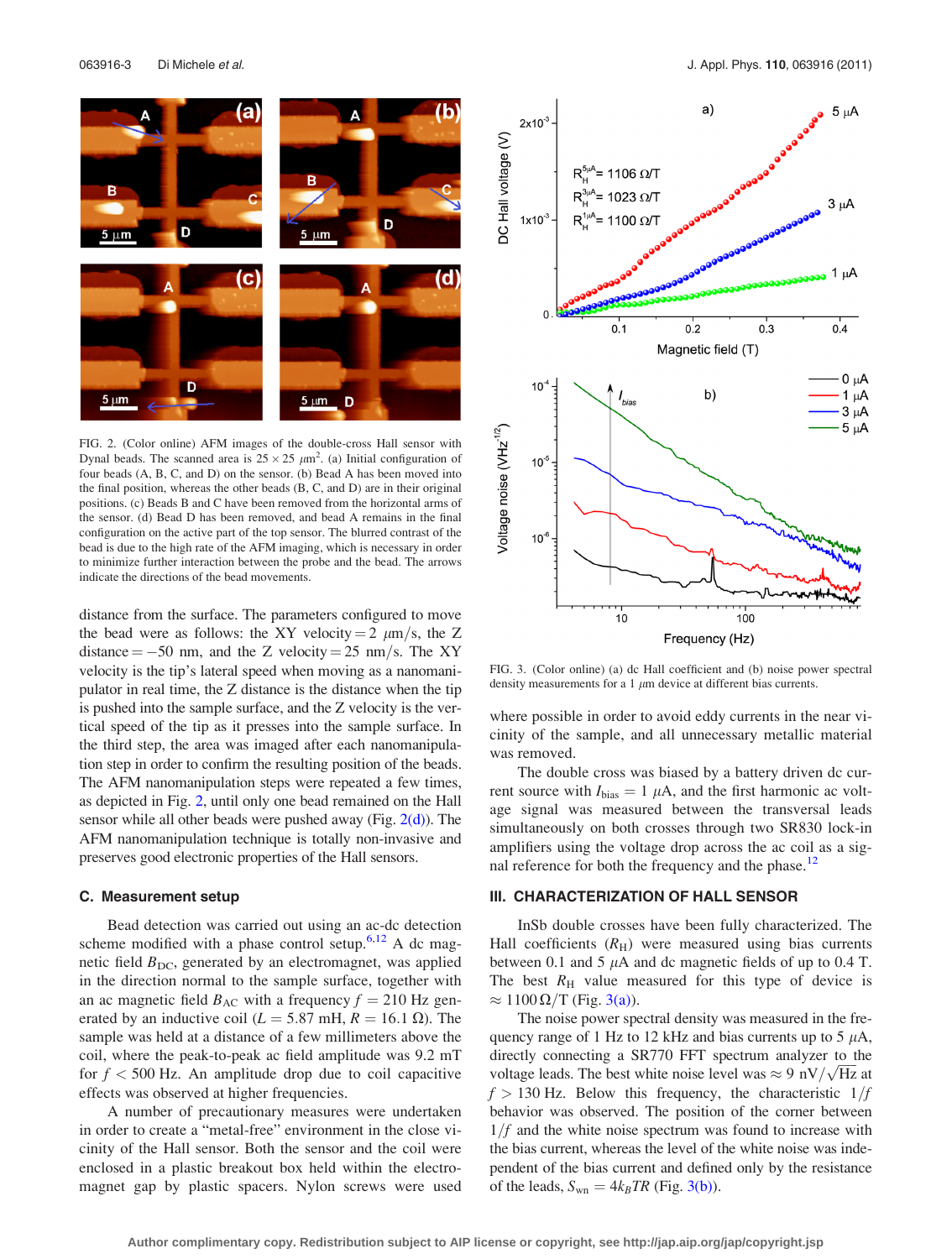#### <span id="page-3-0"></span>IV. AC-DC DETECTION METHOD

The ac Hall voltage measured in the presence of a bead of susceptibility  $\gamma$  is given by  $12$ 

$$
V_{\rm H}^{\rm AC}(B_{\rm DC}) = I_{\rm bias} R_{\rm H} [1 + C\chi(B_{\rm DC})] B_{\rm AC},\tag{1}
$$

where  $C$  is a geometrical parameter describing the coupling between the bead and the sensor.  $V_{\rm H}^{\rm AC}$  is in phase with  $B_{\rm AC}$ , and thus it has a constant  $\pi/2$  phase shift with respect to the voltage drop across the coil, which constitutes the lock-in phase reference. As demonstrated in our previous work, $12$  an inductive signal  $V_{\text{ind}}$ , generated by the unavoidable coupling between voltage circuits' open loops and varying in time magnetic fields, is always present in the current measurement setup. However,  $V_{ind}$  must be proportional to the time derivative of  $B_{AC}$ , which has a phase shift of  $\pi/2$  with respect to  $V_{\rm H}^{\rm AC}$ . Taking  $B_{\rm AC}$  as a reference, phase sensitive measurements allow us to separate a real bead signal in the in-phase signal  $V_x$  from inductive effects:

$$
V_{\mathbf{x}} = I_{\text{bias}} R_{\text{H}} [1 + C \chi] B_1,\tag{2}
$$

where  $B_1$  is the ac field amplitude. The phase of the ac signal is affected only by parasitic inductive effects and could be used as a control parameter during particle detection experiments. The out of phase component  $V<sub>y</sub>$  is influenced by inductive pick-ups and parasitic ferromagnetic signals.

In principle, assuming the presence of some practically unavoidable ferromagnetic materials in the near vicinity of the sample, a term  $C_{\text{ferro}} \chi_{\text{ferro}}$  must be added within the square brackets in Eq. (2). This contribution is physically analogous to that of the bead under measurement, but it could be heavily reduced by working with relatively low dc magnetic fields  $(B_{\text{DC}} \leq 0.1)$ .<sup>[12](#page-5-0)</sup>

The chosen ac frequency,  $f = 210$  Hz, ensures a reasonably low noise level along with a clear separation of the inductive and real bead signals. Working with higher frequencies would allow a better signal-to-noise ratio. However, at  $f > 400$  Hz, we observed a phase shift in the lock-in reference signal due to the capacitance of the ac coil, i.e., the voltage drop across the coil is no longer in a well-defined phase relation with respect to  $B_{AC}$ . This effect leads to an incomplete separation of the bead signal in  $V_x$  and, therefore, limits the working frequency range.

In the next section we present two independent experiments (i.e., when the dc field is changed in a step-wise or sweeping mode) demonstrating the detection of a 1  $\mu$ m superparamagnetic Dynal bead using a phase control ac-dc method. For a complete analysis of the phase sensitive detection method and the parasitic signals observed in our setup, the reader is referred to our previous work.<sup>12</sup>

# V. RESULTS

The topography of the sample and the process of nanomanipulation (AFM pushing) are shown in Fig. [2.](#page-2-0) AFM measurements confirm a 1  $\mu$ m size of the bead as specified by the supplier (Fig. [1,](#page-1-0) left inset). The panels of Fig. [2](#page-2-0) demonstrate the steps of the movements of four beads (labeled A-D), where bead A is being moved toward the central part of the top cross and all other beads are pushed away from the active parts of the sensor. The blue arrows indicate the directions and movement paths of all beads. Figure  $2(a)$  shows the initial configuration of the beads on the sensor after deposition. In Fig. [2\(b\),](#page-2-0) bead A has been moved into its final position, whereas the other beads (B, C, and D) are still in their original positions. In Fig.  $2(c)$ , beads B and C have been removed from the horizontal arms of the sensor, whereas bead D is still in its original position. Finally, in Fig.  $2(d)$ bead D has been removed, and bead A remains on the top Hall sensor. The blurred contrast of the bead is due to the high rate of the AFM imaging, which is necessary in order to minimize further interaction between the probe and the bead.

# A. dc steps

Rapid particle detection was achieved by applying a step-wise dc field that changed rapidly between two levels,  $B_{\text{DC}}^0$  (step duration = 60 s) and  $B_{\text{DC}}^1$  (step duration = 30 s). In the presence of a bead, step-wise signals are expected to be measured in  $V_x$  with an amplitude derivable from Eq. (2):

$$
V_{\rm x}(B_{\rm DC}^1) - V_{\rm x}(B_{\rm DC}^0) = I_{\rm bias} R_{\rm H} C \left[ \chi(B_{\rm DC}^1) - \chi(B_{\rm DC}^0) \right]. \tag{3}
$$

Values of  $B_{DC}^0 = 0$  T and  $B_{DC}^1 = 0.1$  T were used in the experiment. A relatively low  $B_{\text{DC}}^1$  was adopted in order to reduce parasitic magnetic effects due to unwanted ferromagnetic material in the surroundings of the sample. However, the large decrease measured in  $\gamma(B_{DC})$  between 0 and 0.1 T (see the inset in Fig.  $1(b)$  and Eq. (3)) allowed an appreciable step in the amplitude of the response signal.

Figure [4](#page-4-0) shows a comparison between the in-phase  $(V_x)$ and out-of-phase  $(V_y)$  signals from the empty cross (Fig. [4\(a\)\)](#page-4-0) and the cross equipped with a bead (Fig.  $4(b)$ ). In order to get a better comparison, raw  $V_x$  and  $V_y$  data were normalized with respect to  $R_{\rm H}$ .

In the presence of the bead, the signal shows negative steps with an amplitude of  $\approx$  500 nV, in agreement with Eq. (3) and Fig. [1\(b\)](#page-1-0) inset, considering that  $\chi(B_{\text{DC}}^0)$  $\gg \chi(B_{\text{DC}}^1)$ . On the same cross,  $V_y$  shows smaller positive steps ( $\approx 150$  nV). The control (empty) device showed an identical response ( $\approx 200$  nV steps) on both  $V_x$  and  $V_y$  components, demonstrating that the difference observed in the first case is ascribable to the bead's presence.

The step-wise response in  $V<sub>y</sub>$  is mainly due to parasitic inductive effects, whereas the  $V_x$  steps on the empty cross can be attributed to the unavoidable presence of ferromagnetic material in the close vicinity of the device. In both cases, an incomplete separation of inductive and magnetic material effects could play a role. Thus, the step-wise method equipped with the phase control demonstrates direct proof of the presence/absence of the magnetic bead on the sensor, which is essential for biomedical applications.

#### B. dc sweeps

The direct measurement of the susceptibility curve for a single bead could be performed by applying a sweeping dc field. Taking the difference between in-phase signals of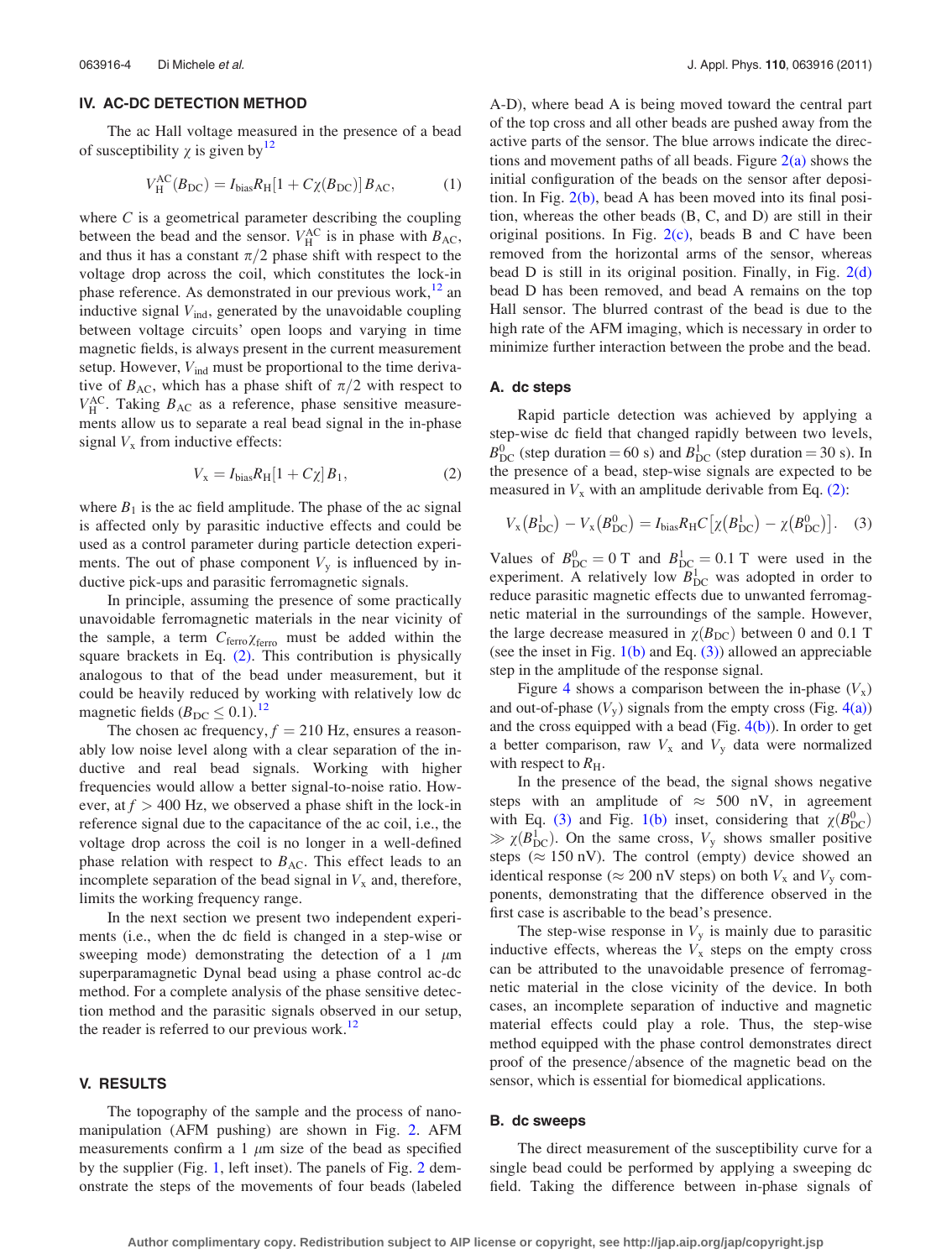<span id="page-4-0"></span>

FIG. 4. (Color online) In-phase  $(V_x)$  and out-of-phase  $(V_y)$  components of the ac Hall voltage in response to  $B_{\text{DC}}$  steps ( $B_{\text{DC}} = 100 \text{ mT}$ ) with a duration of 30 s as measured on (a) an empty device and (b) a device with a Dynal bead. Note that the  $V<sub>y</sub>$  component always shows an increase of the voltage independent of the presence of the bead. The effect is associated with dominating inductive and parasitic ferromagnetic signals. The grey rectangles represent the state when  $B_{\text{DC}}$  is on.

crosses with and without the bead and normalizing with respect to the Hall coefficients, we obtain

$$
C\chi(B_{\rm DC}) = \frac{1}{I_{\rm bias}} \left[ \frac{V_x^1}{R_{\rm H}^1} - \frac{V_x^2}{R_{\rm H}^2} \right],\tag{4}
$$

where the cross with a bead is labeled as 1. The coupling constant,  $C = 0.09$ , was numerically computed following Ref. [13.](#page-5-0)

In Fig. 5 we show the experimental data (dots) worked out following Eq. (4). The fitting curve for the susceptibility is the first derivative of the Langevin function describing the magnetization of a system of  $N$  noninteracting magnetic moments  $\mu_{\text{nano}}$ , i.e., nanosized ferrite particles comprising the Dynal bead.

$$
\chi = \frac{N\mu_{\text{nano}}}{k_{\text{B}}T} \left(\frac{k_{\text{B}}T}{\mu_{\text{nano}}B_{\text{DC}}}\right)^2 - \frac{N\mu_{\text{nano}}}{k_{\text{B}}T} \frac{1}{\sinh^2(\mu_{\text{nano}}B_{\text{DC}}/k_{\text{B}}T)}.
$$
\n(5)



FIG. 5. (Color online) Product of the experimental magnetic susceptibility of a single Dynal bead and the bead-sensor coupling constant C (dots) fitted by Eq. (5) (solid line). The dashed lines show the decrease in the  $V_x$  component as  $B_{\text{DC}}$  changes from 0 to 100 mT (i.e., the amplitude of the dc-field step in Fig.  $4(b)$ ).

The fitted parameter  $\mu_{\text{nano}} \approx 430 \mu_{\text{B}}$  is a reasonable estimation of the magnetic moment of one of the ferrite nanoparticles contained in a bead.

Using our estimation of the number of nanoparticles per bead, we get a total magnetic moment  $\approx 4 \times 10^8 \mu_B$ , which is only slightly larger than the magnetic moment of the 140 nm FePt bead detected in our previous work<sup>[12](#page-5-0)</sup> ( $\approx 10^8 \mu_B$ ). This is compatible with the low nanoparticle density of the Dynal beads. It should be noted, however, that the main uncertainty here is in the accurate estimation of the number of ferrite nanoparticles per bead.

Following Eqs. [\(3\)](#page-3-0) and (4), we can compare the results of step and sweeping field experiments. Figure 5 shows a difference of  $\approx$ 330 nV in  $C\chi$  as  $B_{\text{DC}}$  changes between 0 and 0.1 T. This value must be compared with the difference observed in the  $V_x$  step amplitudes between crosses with and without the bead, i.e.,  $\approx$ 350 nV, in good agreement with the sweeping experiment.

The comparison between the shape of the single bead susceptibility curve (Fig. 5) and the same quantity measured for a large ensemble of beads (Fig.  $1(b)$ , inset) demonstrates a rather different behavior in low magnetic fields. This difference could be ascribed to dipolar bead-to-bead interaction, which possibly plays a significant role in the latter case.

In a recent work by Aledealat et  $al.^{15}$  $al.^{15}$  $al.^{15}$  it was demonstrated that, depending on the position of the bead on the sensor, the Hall voltage output could change its sign. That is, if the bead was located roughly at the center of the cross, a conventional decrease of the dc Hall voltage was measured. However, if the bead was placed on one of the sensor arms, an opposite sign of the signal, i.e., an increase of the Hall voltage of a smaller amplitude, was observed. The sensitivity radius of the Hall cross was further defined based on the stray magnetic field associated with the bead and the noise level of the sensor. These very interesting results are, nevertheless, not applicable in the present case, as all "extra" beads were moved far away from the active area of the